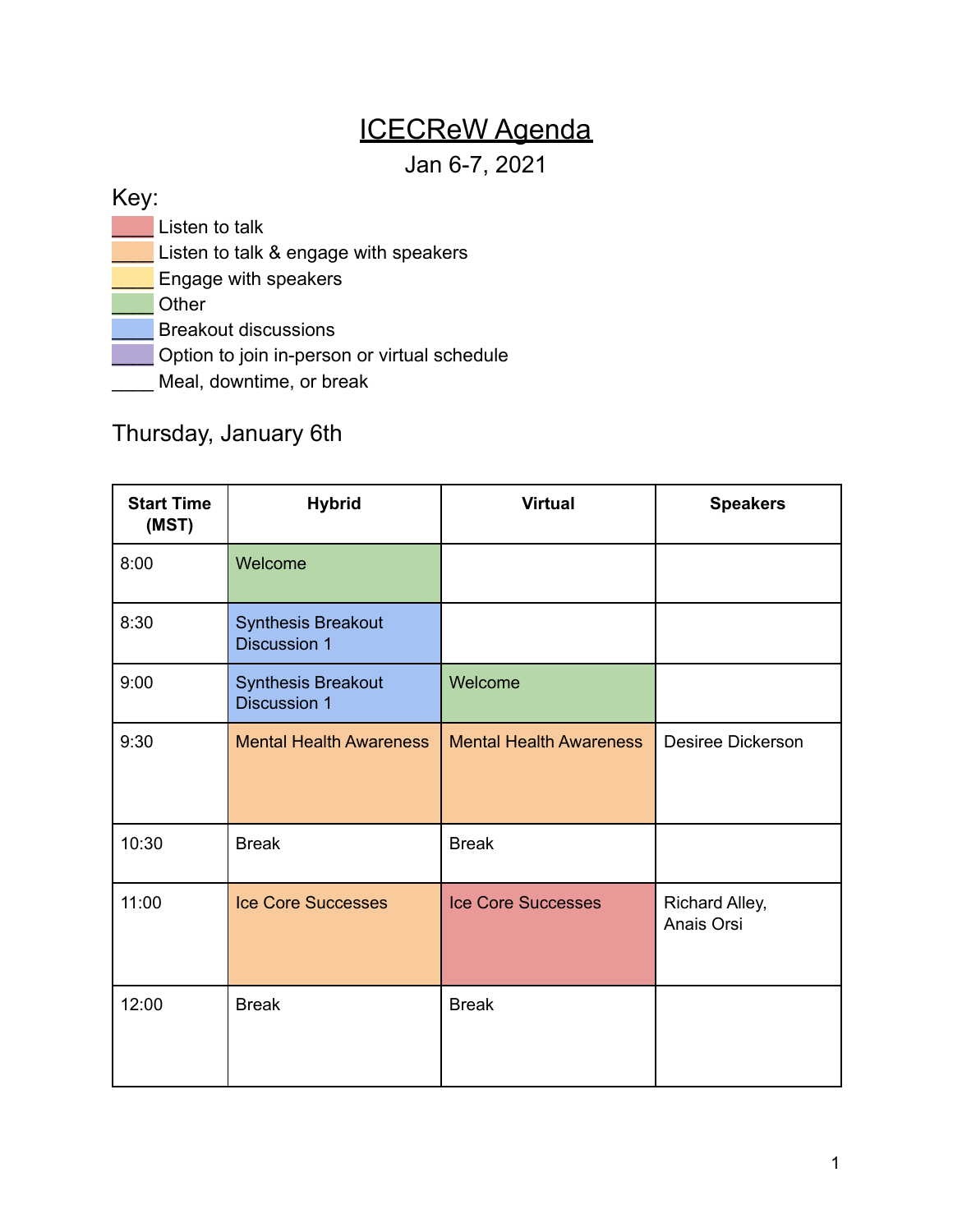| <b>Start Time</b><br>(MST) | <b>Hybrid</b>                                    | <b>Virtual</b>                                 | <b>Speakers</b>                                                                  |
|----------------------------|--------------------------------------------------|------------------------------------------------|----------------------------------------------------------------------------------|
| 13:00                      | <b>Science Communication</b>                     | <b>Science Communication</b>                   | Julia Rosen                                                                      |
| 14:00                      | <b>Synthesis</b><br><b>Breakout Discussion 2</b> | Q&A for 30 min + Break<br>for 30 min           | Richard Alley,<br>Anais Orsi                                                     |
| 15:00                      | <b>Break</b>                                     | <b>Break</b>                                   |                                                                                  |
| 15:30                      | <b>NSF &amp; Community</b><br><b>Resources</b>   | <b>NSF &amp; Community</b><br><b>Resources</b> | Paul Cutler,<br>Dave Sutherland,<br>Joe Souney                                   |
| 16:10                      | <b>Proposal Writing</b>                          | <b>Proposal Writing</b>                        | Greg Balco,<br>Laurence Yeung                                                    |
| 17:10 to<br>18:00          | <b>Synthesis</b><br><b>Breakout Discussion 3</b> | Q&A for 30 min then done<br>for the day        | Paul Cutler,<br>Dave Sutherland,<br>Joe Souney,<br>Greg Balco,<br>Laurence Yeung |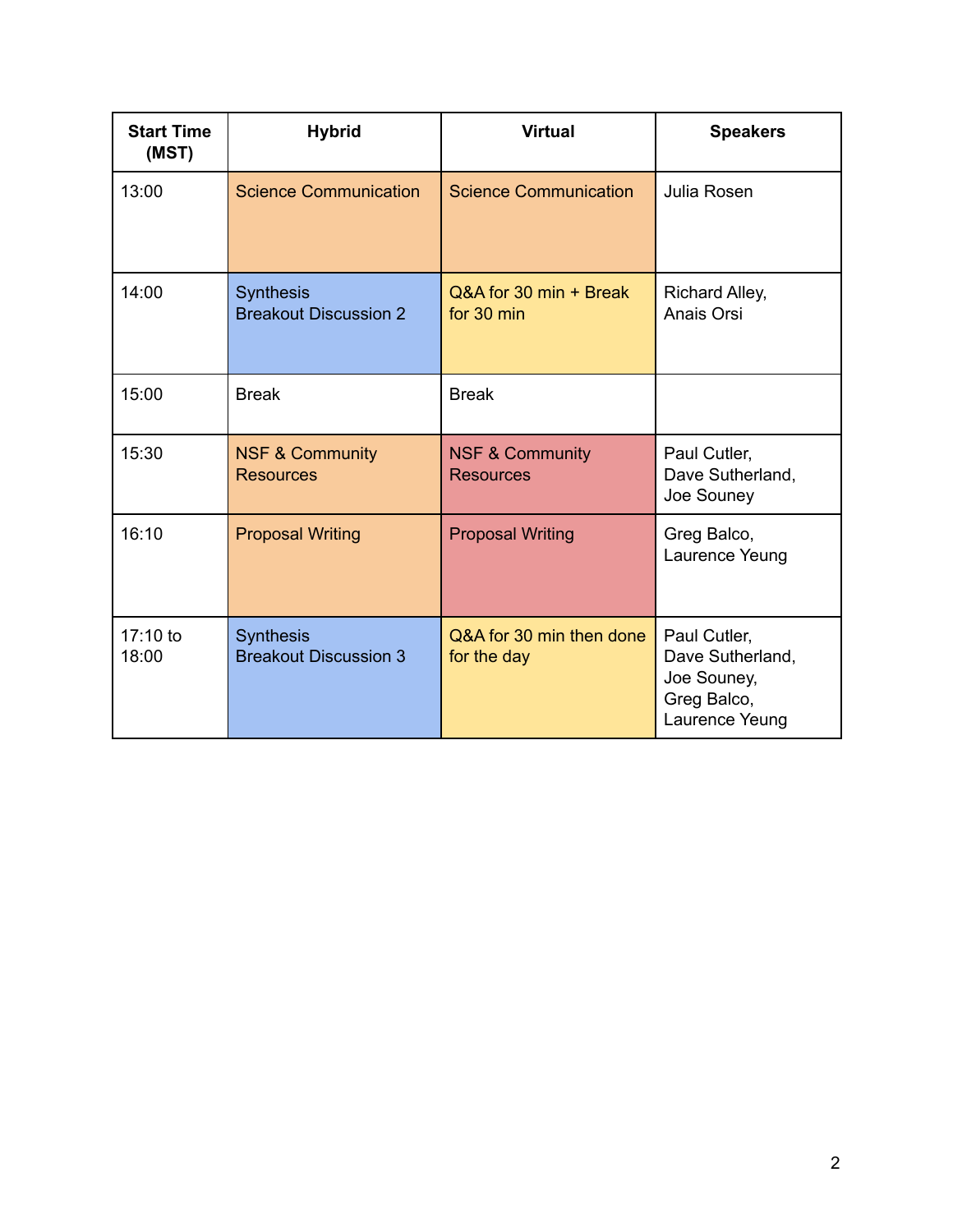## Friday, January 7th

| <b>Start Time</b><br>(MST) | <b>Hybrid</b>                                           | <b>Virtual</b>                                           | <b>Speakers</b>                                                                                                                                                                               |
|----------------------------|---------------------------------------------------------|----------------------------------------------------------|-----------------------------------------------------------------------------------------------------------------------------------------------------------------------------------------------|
| 8:00                       | <b>Synthesis</b><br><b>Breakout Discussion 4</b>        |                                                          |                                                                                                                                                                                               |
| 9:00                       | <b>Ice Core &amp; Related</b><br><b>Projects Part I</b> | <b>Ice Core &amp; Related</b><br><b>Projects Part I</b>  | Ed Brook,<br>Eric Steig,<br>Ali Criscitiello,<br>Joe McConnell,<br><b>Summer Rupper</b>                                                                                                       |
| 10:00                      | <b>Break</b>                                            | Q&A                                                      | Ed Brook,<br>Eric Steig,<br>Ali Criscitiello,<br>Joe McConnell,<br><b>Summer Rupper</b>                                                                                                       |
| 10:30                      | Ice Core & Relate ok d<br><b>Projects Part II</b>       | <b>Ice Core &amp; Related</b><br><b>Projects Part II</b> | Peter Neff,<br>Erich Osterberg,<br>Dom Winski,<br>Jill Mikucki,<br>Brent Goehring,<br><b>Erin Pettit</b>                                                                                      |
| 11:30                      | Q&A                                                     | Listen or Break                                          | Ed Brook,<br>Eric Steig,<br>Ali Criscitiello,<br>Joe McConnell,<br>Summer Rupper,<br>Peter Neff,<br>Erich Osterberg,<br>Dom Winski,<br>Jill Mikucki,<br>Brent Goehring,<br><b>Erin Pettit</b> |
| 12:00                      | <b>Break</b>                                            | Q&A                                                      | Peter Neff,<br>Erich Osterberg,<br>Dom Winski,<br>Jill Mikucki,<br>Brent Goehring,<br><b>Erin Pettit</b>                                                                                      |